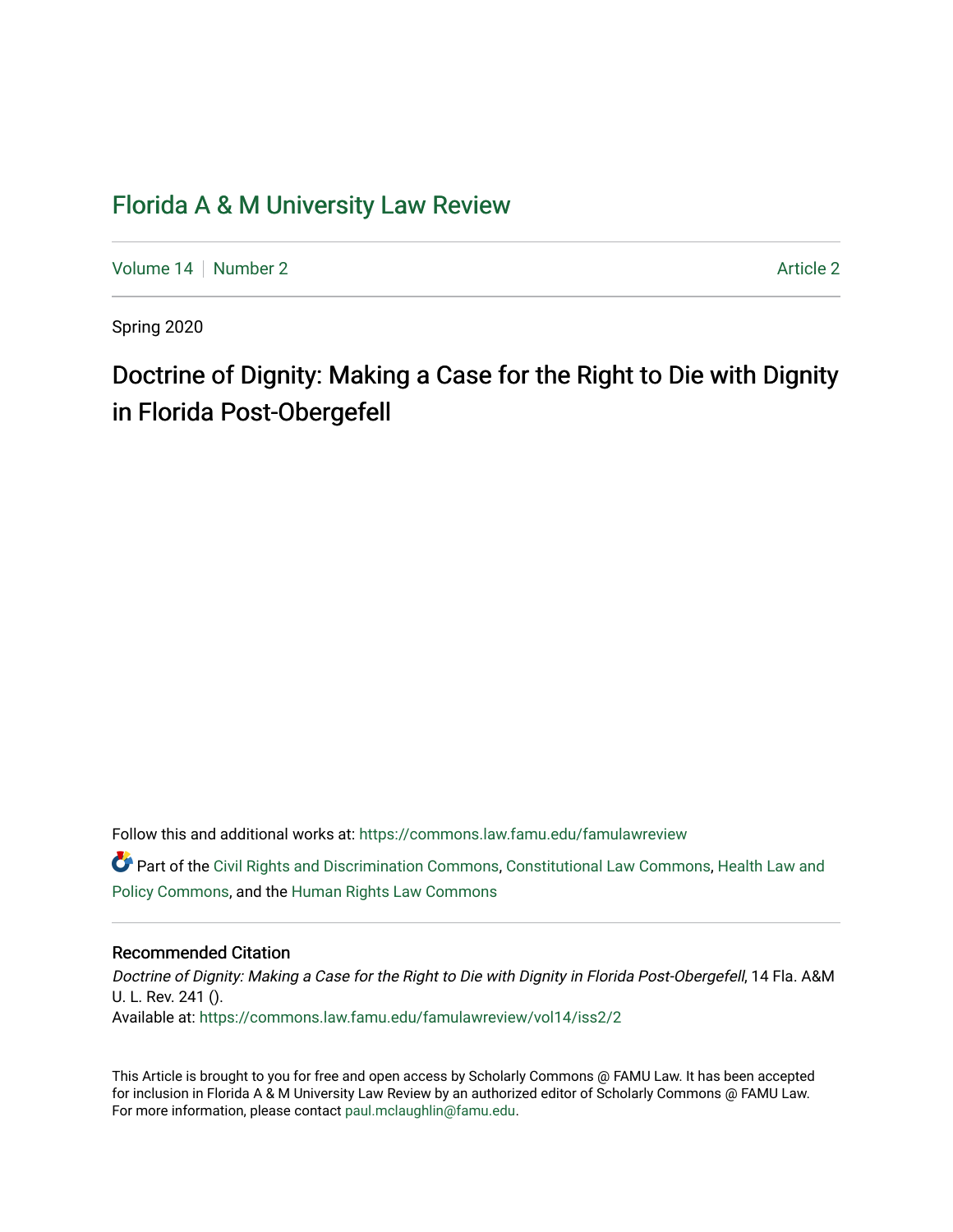# DOCTRINE OF DIGNITY: MAKING A CASE FOR THE RIGHT TO DIE WITH DIGNITY IN FLORIDA POST-OBERGEFELL

*Carita Skinner\**

|  |                                                            |     | $\mathbf R$ |
|--|------------------------------------------------------------|-----|-------------|
|  | I. WHERE PHYSICIAN-ASSISTED SUICIDE CURRENTLY STANDS       |     |             |
|  |                                                            |     | $\mathbf R$ |
|  | A. Where States Stand on Physician-Assisted Suicide        | 245 | $\mathbf R$ |
|  | 1.                                                         |     | $\mathbf R$ |
|  |                                                            |     | $\mathbf R$ |
|  | $3_{-}$                                                    |     | $\mathbf R$ |
|  | 4.                                                         |     | $\mathbf R$ |
|  |                                                            | 247 | $\mathbf R$ |
|  | B. Where Physician-Assisted Suicide Stands in Florida 248  |     | $\mathbf R$ |
|  | 1.                                                         |     | $\mathbf R$ |
|  |                                                            |     | $\mathbf R$ |
|  | II. JUSTICE KENNEDY'S "DOCTRINE OF DIGNITY"                | 251 | $\mathbf R$ |
|  | A. Washington v. Glucksberg and Obergefell v. Hodges . 251 |     | R           |
|  | 1. Obergefell's Unexpected Implications for                |     |             |
|  |                                                            |     | $\mathbf R$ |
|  | III. FLORIDA'S BAN ON PHYSICIAN-ASSISTED SUICIDE POST-     |     |             |
|  |                                                            | 254 | R           |
|  |                                                            |     | R           |
|  |                                                            |     |             |

#### **INTRODUCTION**

Charles Edward Hall was thirty-six years old when he died in his sleep from complications related to AIDS.<sup>1</sup> Mr. Hall had acquired the disease four years prior after a blood transfusion during back surgery and had suffered terribly since; the last months of his life were

Carita Skinner is an associate at Cole, Scott & Kisane, P.A., where she concentrates her practice in the areas of general and complex civil litigation. She received her J.D., *magna cum laude*, from Florida A&M University College of Law. At Florida A&M, she served as Associate Articles Editor for the Florida A&M University *Law Review* and chair of the Advocacy Board. Prior to law school, she worked in the medical field and holds a bachelor's degree in molecular biology and microbiology from the University of Central Florida.

<sup>1.</sup> *C.E. Hall, 36, AIDS Patient Who Sued to Die,* N.Y. TIMES (Mar. 12, 1998), https:// www.nytimes.com/1998/03/12/us/c-e-hall-36-aids-patient-who-sued-to-die.html.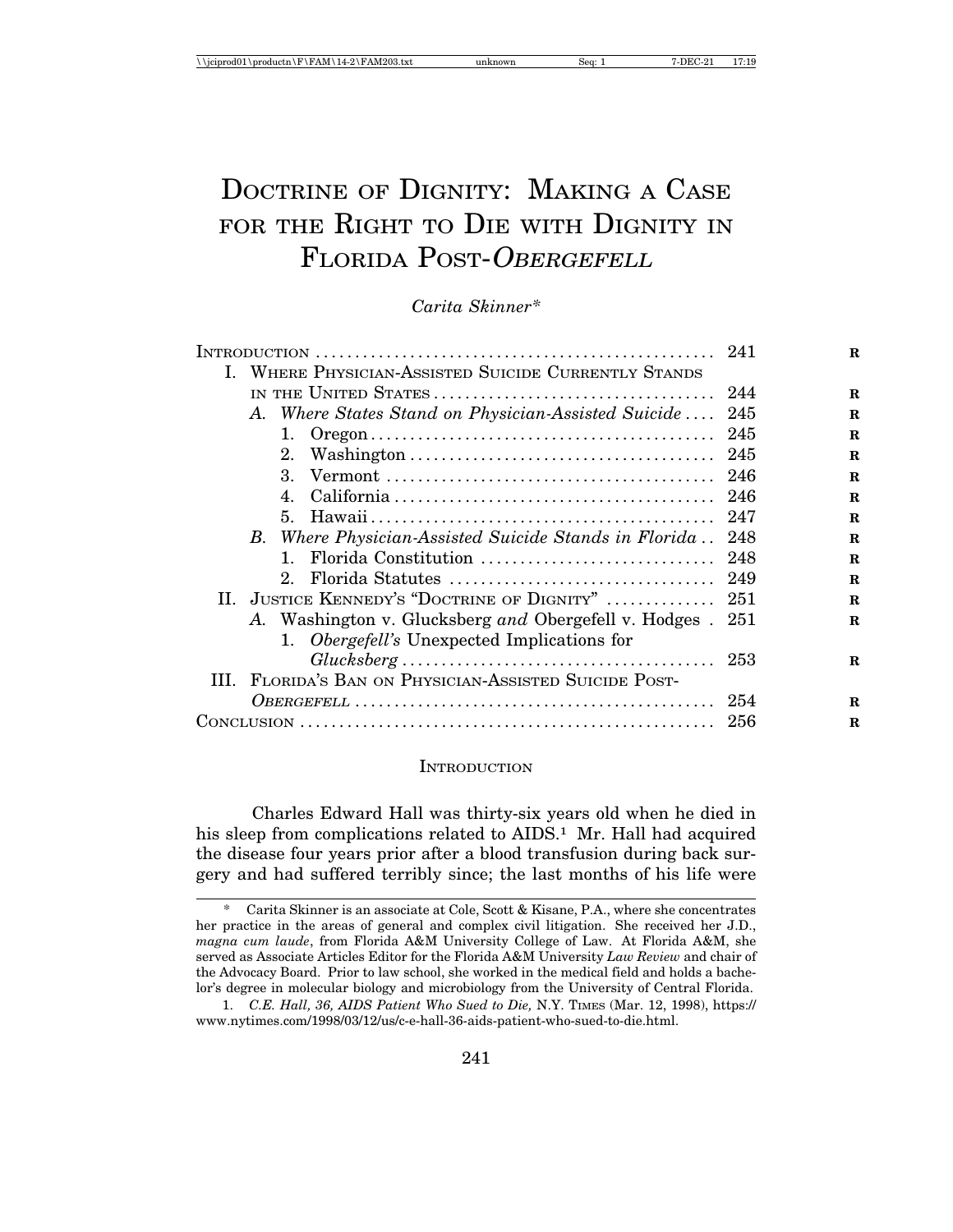spent bedridden.2 "The sadness of [his] death . . . is that he died in the very way he was trying to avoid."3 Mr. Hall spent the last two years of his life fighting to end his life on his own terms – by a physician-administered dosage of morphine – only to be denied this basic dignity by the Florida Supreme Court.4

Unfortunately, Mr. Hall's uncomfortable passing from a terminal disease is not uncommon. Florida has the highest rates of new HIV cases in the United States,<sup>5</sup> and Florida is home to nearly half of the 1.1 million people living with HIV in the United States.<sup>6</sup> In Florida alone, it is estimated that just over 120,000 people will be diagnosed with cancer in 2019, and approximately twenty-three percent will die from a form of the disease.7 Further, it was estimated that over 1.5 million people in the United States would be diagnosed with cancer, and over thirty percent of those diagnosed would die from the disease.<sup>8</sup> Yet, in Florida and most states, individuals who face inevitable suffering and pain are not afforded the option of ending their lives comfortably and in a dignified manner.<sup>9</sup> Instead, end-of-life decisions – an utmost private decision primarily made between an individual and his or her physician – is a decision left to the state.

6. Jon Cohen, *'We're in a Mess.' Why Florida is Struggling with an Unusually Severe HIV/AIDS Problem*, SCIENCE (June 13, 2018), https://www.sciencemag.org/news/2018/06/ we-re-mess-why-florida-struggling-unusually-severe-hivaids-problem.

7. *See Florida*, AM. CANCER SOC'Y CANCER STATISTICS CTR., https://cancerstatistics center.cancer.org/#!/state/Florida (last visited Jan. 30, 2019).

8. NATIONAL CANCER INST., https://www.cancer.gov/about-cancer/understanding/statistics (last updated April 27, 2018).

<sup>2.</sup> *Id.*

<sup>3.</sup> *Id.*

<sup>4.</sup> *See Krischer*, 697 So. 2d at 104. During the trial, Mr. Hall told a local newspaper that despite his physical ailments, it was important to him to make it to the courtroom to testify, with the "hope [that] the judge sees this is a matter between me and my doctor, not between me and the state." Diane C. Lade, *Man Sues for Right to Die on His Terms*, SUN SENTINEL (Jan. 7, 1997), https://www.sun-sentinel.com/news/fl-xpm-1997-01-07-97010 60315-story.html.

<sup>5.</sup> Sammy Mack, *South Florida Continues to Have Highest Rates of New HIV Cases in the Country,* WLRN (Jul. 10, 2018), https://www.wlrn.org/post/south-florida-continues-havehighest-rates-new-hiv-cases-country.

<sup>9.</sup> In a study focusing on opinions about end-of-life treatment, the Pew Research Center found that fifty-six percent of adults in the United States think there is a moral right to suicide when someone has an incurable disease. *Views on End of Life Treatments*, PEW MED. CTR. RELIGION & PUB. LIFE (Nov. 21, 2013), http://www.pewforum.org/2013/11/21/ views-on-end-of-life-medical-treatments/. However, only forty-seven percent of adults in the United Sates approve of laws allowing for physician-assisted suicide for terminally ill patients. *Id.*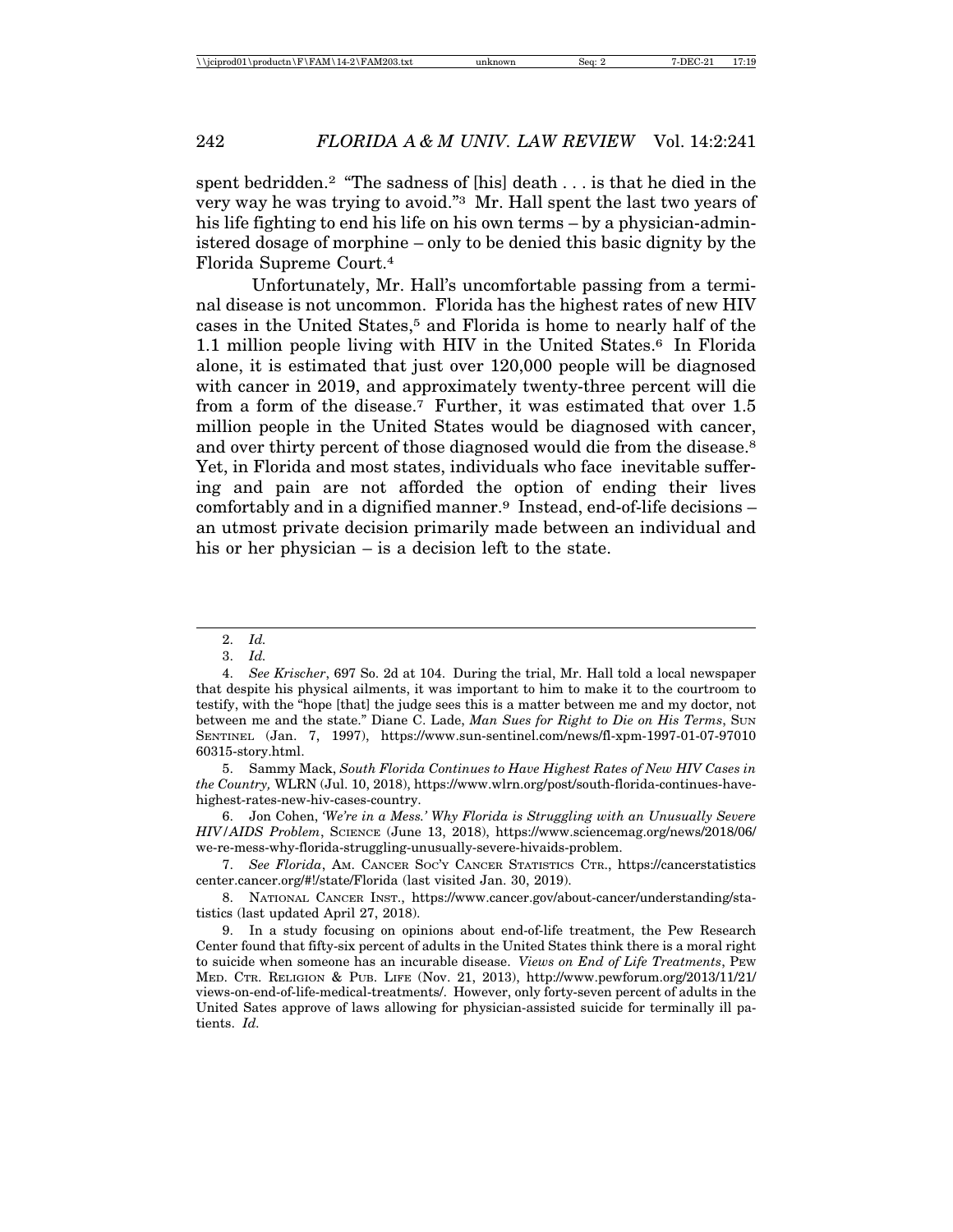Since 1868, a Florida statute has made physician-assisted suicide equivalent to "assist[ed] self-murder."10 To "deliberately" assist in "self-murder," one would be held guilty of manslaughter and punished accordingly.11 The last time the Florida Supreme Court reviewed a case pertaining to physician-assisted suicide was in Mr. Hall's case more than twenty years ago in *Krischer v. McIver.*12 To challenge the constitutionality of Florida's physician-assisted-suicide statute, Mr. Hall contended that it violated both the Florida Constitution and the United States Constitution.13

Only one month prior to the Florida Supreme Court's rejection of Mr. Hall's argument in *Krischer*, the United States Supreme Court had handed down landmark decisions regarding physician-assisted suicide in *Washington v. Glucksberg*14 and the lesser-known *Vacco v. Quill.*15 In deciding *Krischer*, the Florida Supreme Court looked to the holdings of *Glucksberg* and *Vacco* to evaluate whether Florida had a compelling interest in preventing assisted suicide. However, since *Krischer*, Florida legislators and jurisprudence have been remarkably quiet on the issue of physician-assisted suicide, while other states have taken to the polls and to the courtrooms to effect considerable change.16 Such silence begs curiosity considering Florida's demographics show a high percentage of elderly and retired residents — a population whose opinions and interest in end-of-life decisions should be imperative.<sup>17</sup>

The discussions about the right to privacy have evolved, and the national landscape on physician-assisted suicide has changed since *Krischer.*18 Surely, it is time Floridian citizens are given the opportunity to decide whether the right to privacy guaranteed by the Florida constitution includes the right to die with dignity. Numerous states across the nation have adopted legislative provisions which afford those within that state's borders the ability to die with dignity through

12. 697 So. 2d 97 (Fla. 1997).

13. *Id.* at 104.

- 14. 521 U.S. 702 (1997).
- 15. 117 S. Ct. 2293 (1997).

16. *See* CAL. HEALTH & SAFETY CODE §§ 443–444.12 (West 2016); COLO. REV. STAT §§ 25-48-101–25-48-123 (2016); D.C. CODE §§ 7-661.01-.17 (2017); OR. REV. STAT. §§ 127.800-.897 (2017); VT. STAT. ANN. tit. 18, §§ 5281-5293 (2013); WASH. REV. CODE §§ 70.245.10–.904 (2009); *see also* Baxter v. Montana, 224 P.3d 1211 (Mont. 2009).

17. *See Florida Population by Age Group*, OFFICE OF ECON. & DEMOGRAPHIC RESEARCH, http://edr.state.fl.us/Content/population-demographics/data/Pop\_Census\_Day.pdf (last visited Mar. 9, 2019).

18. *See Views on End of Life Treatments*, *supra* note 9.

<sup>10.</sup> Fla. Stat. § 782.08 (2018).

<sup>11.</sup> *Id.*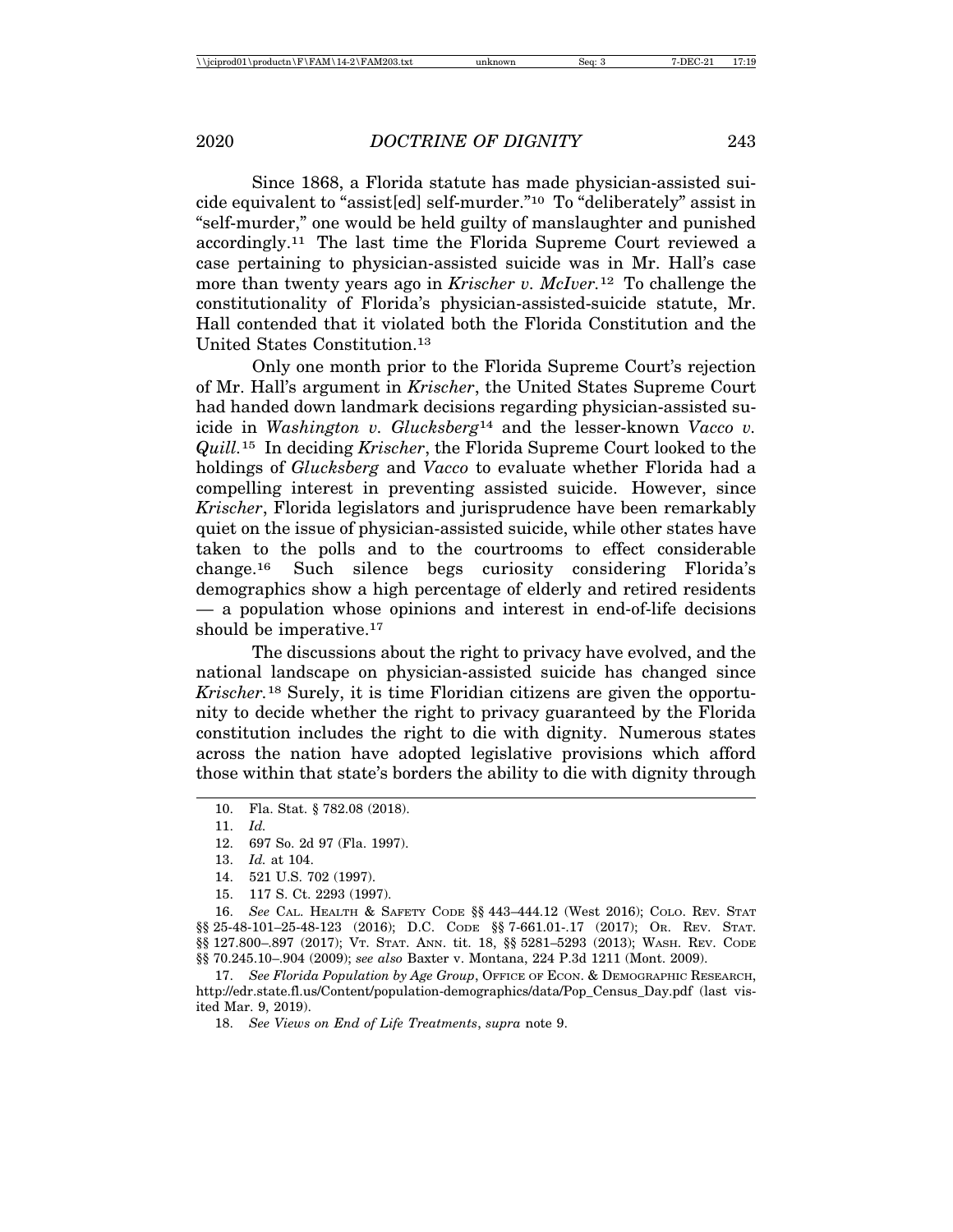physician-assisted suicide.19 In addition, the seemingly unrelated decision of the United States Supreme Court in *Obergefell v. Hodges*<sup>20</sup> has reopened the discussion of *Glucksberg* and its holding.<sup>21</sup> In *Obergefell*, Justice Anthony Kennedy's majority opinion emphasizes that the right to marry – specifically, gay marriage – is inherent in a person's right to privacy because it is part of his or her dignity.22 Accordingly, this decision effectively overruled *Glucksberg's* analysis and implicated a change in the evaluation of the constitutional right to privacy. Since the Florida Supreme Court leaned heavily on *Glucksberg* to decide *Krischer,* the stagnant conversation in Florida regarding physician-assisted suicide deserves to be renewed under today's national and local sociopolitical climate with *Obergefell* in mind.

Part I will examine developments in state legislations regarding physician-assisted suicide and the history of physician-assisted suicide in Florida. Part II of this note will analyze the Court's decisions in *Glucksberg* and *Obergefell*, as well as the hypothesized implications of *Obergefell* on *Glucksberg*. Finally, this Note argues that Florida's discussions about physician-assisted suicide are outdated. Therefore, new legislation or jurisprudence should be put forth regarding physician-assisted suicide in light of, amongst other things, the renewed evaluation of *Glucksberg* after the decision in *Obergefell*.

# I. WHERE PHYSICIAN-ASSISTED SUICIDE CURRENTLY STANDS IN THE UNITED STATES

Since *Krischer*, the conversation on legalizing physician-assisted suicide has grown louder. States have taken notice of the concerns and wishes of their citizens regarding physician-assisted suicide and passed legislation accordingly. Though no fundamental right has been declared by any superior state court, a discussion of the national legislative landscape on the legality of physician-assisted suicide is pertinent to a holistic and comprehensive view of the topic.

<sup>19.</sup> For an in-depth discussion on the changing legal landscape of physician-assisted suicide in the context of medical ethics, see Lois Snyder Sulmasy & Paul S. Mueller, *Ethics and the Legalization of Physician-Assisted Suicide: An American College of Physicians Position Paper*, AM. COLL. OF PHYSICIANS (Oct. 17, 2017) (available at https://annals.org/aim/full article/2654458/ethics-legalization-physician-assisted-suicide-american-college-physiciansposition-paper).

<sup>20. 135</sup> S. Ct. 2584 (2015).

<sup>21.</sup> *See* Susan Stefan, *What Does Assisted Suicide Have to Do with Gay Marriage?,* OXFORD UNIV. PRESS BLOG (June 30, 2016), https://blog.oup.com/2016/06/assisted-suicidegay-marriage-constitutional-rights/.

<sup>22.</sup> *See Obergefell*, 135 S. Ct. at 2584.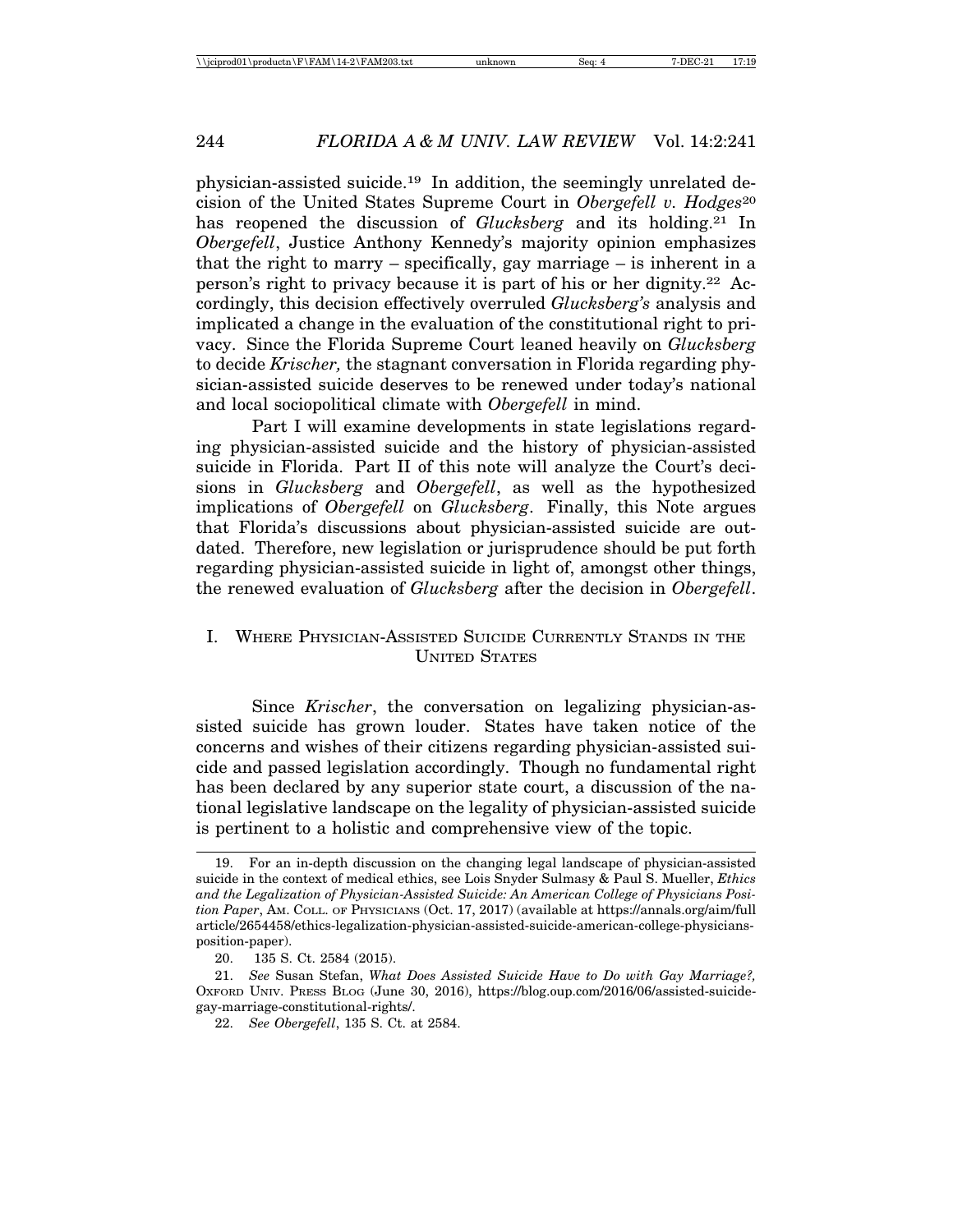#### *A. Where States Stand on Physician-Assisted Suicide*

#### 1. Oregon

Oregon was the first state to make physician-assisted suicide legal in 1997, the same year *Krischer*, *Glucksberg*, and *Vacco* were decided.<sup>23</sup> The Death with Dignity  $Act^{24}$  gives those who are both terminally ill and mentally competent the choice to end their lives with legal prescription medication prescribed by a physician.25 In its almost twenty years in practice, the Death with Dignity Act "has been a leader in the practice of physician-assisted suicide with respect to the standard of care and guidelines, the medical and psychiatric research, and physician-to-physician education."26 In addition to the Act's regulations and parameters, Oregon is fully transparent with its thorough records of how many people utilize the right to die with dignity under the Act. Between 1997 and 2017, 1,967 people were prescribed prescriptions pursuant to the Act, with only 1,275 ultimately choosing to take the prescriptions to end their lives.27 The Act is not likely to be repealed anytime soon and has even withstood a United States Supreme Court challenge, with the Court ruling in 2006 that the Controlled Substances Act28 did not allow the Attorney General to prohibit doctors from prescribing drugs for use in physician-assisted suicide.29

#### 2. Washington

The Washington Death with Dignity Act was enacted on March 5, 2009, after receiving almost sixty percent of the popular vote.30 Since 2009, 938 terminally ill patients have received prescriptions

- 25. *See Oregon's Death with Dignity Act*, OR. HEALTH AUTH., https://www.oregon.gov/ oha/PH/PROVIDERPARTNERRESOURCES/EVALUATIONRESEARCH/DEATHWITH DIGNITYACT/Pages/index.aspx (last visited Mar. 9, 2019).
- 26. Paola V. Jaime Saenz, Professional Article, *Morris v. Brandenburg: Departing from Federal Precedent to Declare Physician Assisted Suicide a Fundamental Right Under New Mexico's Constitution*, 48 N.M. L. REV. 233 (2018).

<sup>23.</sup> *See Oregon*, DEATH WITH DIGNITY, https://www.deathwithdignity.org/states/oregon/ (last visited Mar. 9, 2019).

<sup>24.</sup> OR. REV. STAT. ANN. §§ 127.800-897 (2017).

<sup>27.</sup> *Id.*

<sup>28. 21</sup> U.S.C. §§ 801 *et seq.* (2018).

<sup>29.</sup> Gonzales v. Oregon, 546 U.S. 243, 274-75 (2006).

<sup>30.</sup> *Washington*, DEATH WITH DIGNITY, https://www.deathwithdignity.org/states/Washington (last visited Mar 9, 2019); *see also* END OF LIFE WASH., https://endoflifewa.org/ (last visited Mar. 9, 2019).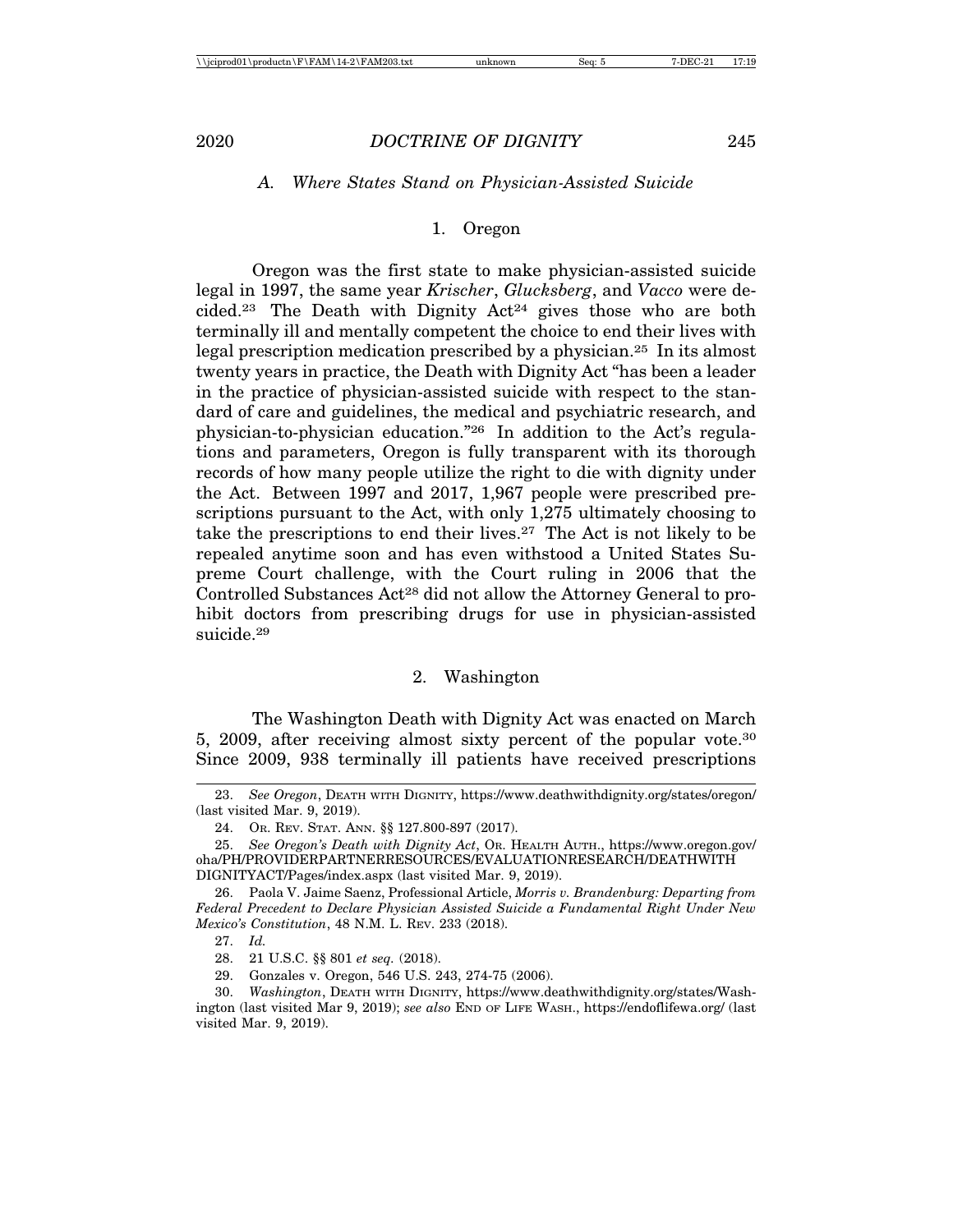under the Act, and 651 of those patients have passed away after ingesting the medication.31 The Act is modeled after the Oregon legislation, and a program, End of Life Washington, offers free end-oflife counseling and client support services to help, amongst other things, facilitate conversations with patients and their families.32

#### 3. Vermont

After a ten-years of lobbying and efforts, Vermont enacted the Vermont Patient Choice and Control at the End of Life Act on May 20, 2013.33 At the time it was enacted, it was the first act of its kind to be passed through state legislation.<sup>34</sup> Since the Act's enactment, there have been fifty-two patients that have used or applied for the Act, but only twenty-nine patients ultimately utilized the medication prescribed.35 At the time the Act was passed, the president of Compassion & Choices stated "[t]his historic legislative victory proves that the aidin-dying issue is no longer the third rail of politics."36

#### 4. California

California's End of Life Option Act took effect on June 9, 2016.37 This Act is generally modeled after the Oregon Death with Dignity Act by allowing mentally competent adults that have been diagnosed with a terminal illness with a six-months or less prognosis to ask a physician for prescription medication to "hasten their inevitable, imminent death."38 The Act requires two physicians to confirm the patient's di-

<sup>31.</sup> *Id.*

<sup>32.</sup> END OF LIFE WASH., *supra* note 30.

<sup>33.</sup> *Vermont*, DEATH WITH DIGNITY, https://www.deathwithdignity.org/states/vermont/ (last visited Mar. 9, 2019). Of the fifty-two patients, 83% had terminal cancer, 14% had amyotrophic lateral sclerosis (ALS), and three percent were unknown diagnoses. *Id.*

<sup>34.</sup> Kathryn L. Tucker, *Vermont's Patient Choice at End of Life Act: A Historic "Next Generation" Law Governing Aid is Dying*, 38 VT. L. REV. 687, 688 (2014) (citing Kevin Liptak, Vermont Moves to Pass End-of-Life Choice Law, CNN.COM BLOGS (May 14, 2013, 8:13 AM), http://politicalticker.blogs.cnn.com/2013/05/14/vermont-moves-to-pass-end-oflifechoice-law/)).

<sup>35.</sup> David C. Englander, *Report Concerning Patient Choice at the End of Life*, VT. AGENCY OF HUMAN SERVS. DEP'T OF HEALTH (Vt. Dep't of Health, Burlington, Vt.), Jan. 15, 2018, at 4.

<sup>36.</sup> Liptak, *supra* note 34.

<sup>37.</sup> *California*, DEATH WITH DIGNITY, https://www.deathwithdignity.org/states/california/ (last visited Jan. 30, 2019); *see also* CAL. HEALTH & SAFETY CODE §§ 443–444.12 (West 2016).

<sup>38.</sup> *The California End of Life Option Act and Death with Dignity*, DEATH WITH DIGNITY (Jan. 22, 2016), https://www.deathwithdignity.org/news/2016/01/california-end-of-life-option-act/.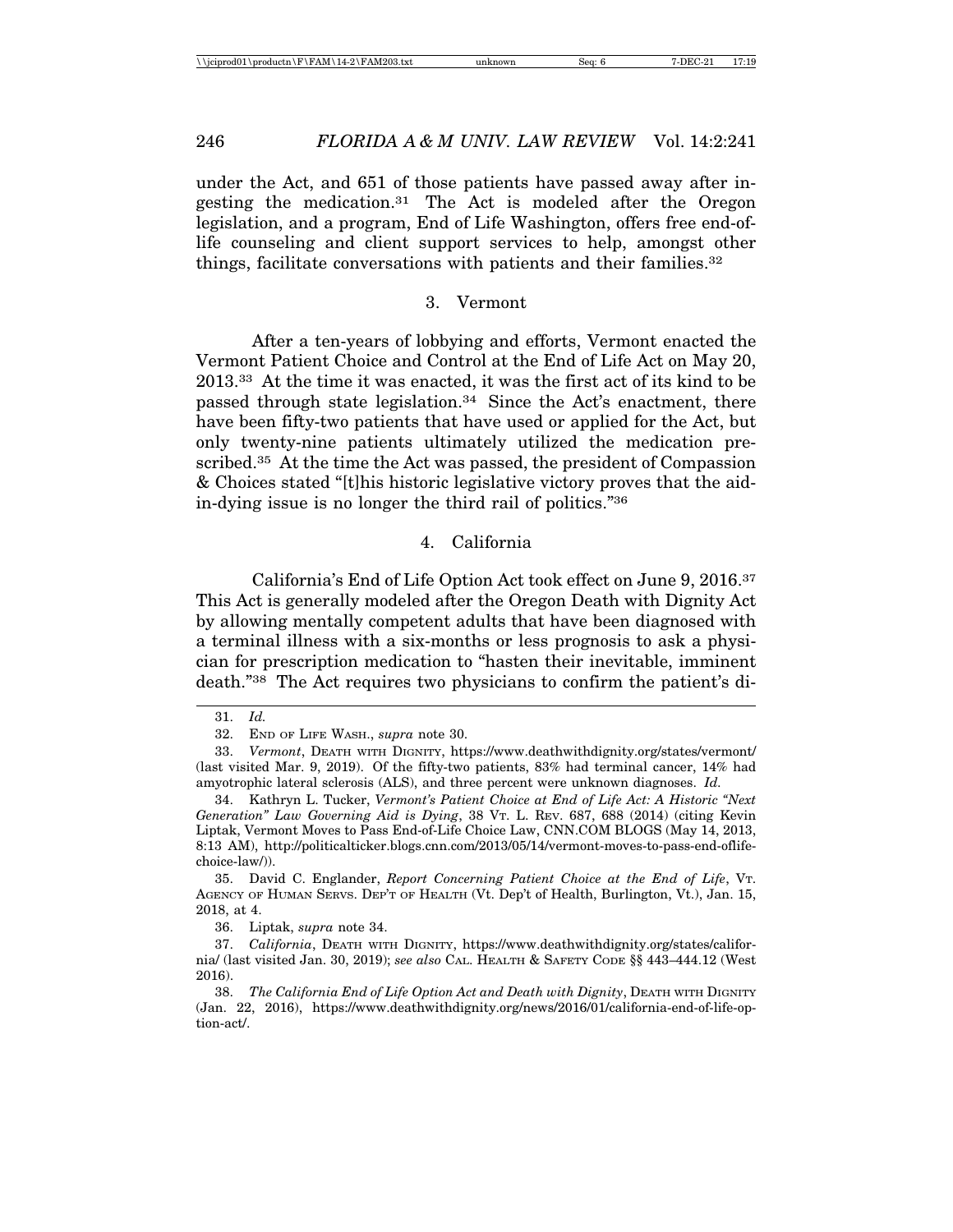agnosis and eligibility, and two waiting periods are required between the patient asking the doctors and the actual writing of the prescription.39 The patients are required to administer the medication themselves.40 The Act received overwhelming support from California residents, with a Stanford University Poll finding that 72.5 percent of the residents supporting the law just prior to its enactment.41 The Act is currently being challenged in the California courts by a group of anti-choice physicians but is still in effect.42

#### 5. Hawaii

Hawaii is the most recent state in the United States to pass legislation allowing for physician-assisted suicide.43 Hawaii's Our Care, Our Choice Act44 was signed into effect on April 5, 2018, and allows individuals who are "mentally capable" but "terminally ill . . . with six months or less to live" the choice to take prescription medication to end their lives peacefully.45 The bill was modeled after Oregon's Death with Dignity Act,46 and contains safeguards to ensure the practice is regulated and safely practiced. Such safeguards include but are not limited to: requiring the patient to give themselves their medication; ensuring the accuracy of the terminal diagnosis, with two or more doctors required to confirm the six-month prognosis; comprehensive physician discussions regarding end-of-life options; and verification of mental capacity by mental health professionals.47 The Act is the culmination of nearly two decades of efforts, with bills hav-

<sup>39.</sup> *Id.*

<sup>40.</sup> *Id.*

<sup>41.</sup> *Id.*

<sup>42.</sup> *Id.* Explaining his reasoning for supporting the bill, then-Governor of California, Jerry Brown, stated "[i]n the end, I was left to reflect on what I would want in the face of my own death. I do not know what I would do if I were dying in prolonged and excruciating pain. I am certain, however, that it would be a comfort to be able to consider the options afforded by this bill. And I wouldn't deny that right to others." *Id.*

<sup>43.</sup> *See Hawaii Becomes the Seventh Jurisdiction to Enact a Death with Dignity* Law, DEATH WITH DIGNITY (Apr. 5, 2018), https://www.deathwithdignity.org/news/2018/04/hawaii-becomes-seventh-jurisdiction-with-death-with-dignity-law/.

<sup>44.</sup> H.B. 2739, 29th Leg., Act 2 (Haw. 2018).

<sup>45.</sup> *Office of the Governor – News Release – Governor Signs Our Care, Our Choice Act, Allowing End of Life choice for Terminally Ill*, GOVERNOR OF HAW. (Apr. 5, 2018), https:// governor.hawaii.gov/newsroom/latest-news/office-of-the-governor-news-release-governorsigns-our-care-our-choice-act-allowing-end-of-life-choices-for-terminally-ill.

<sup>46.</sup> OR. REV. STAT. ANN. §§ 127.800-897 (2017).

<sup>47.</sup> H.B. 2739, 29th Leg., Act 2 (Haw. 2018).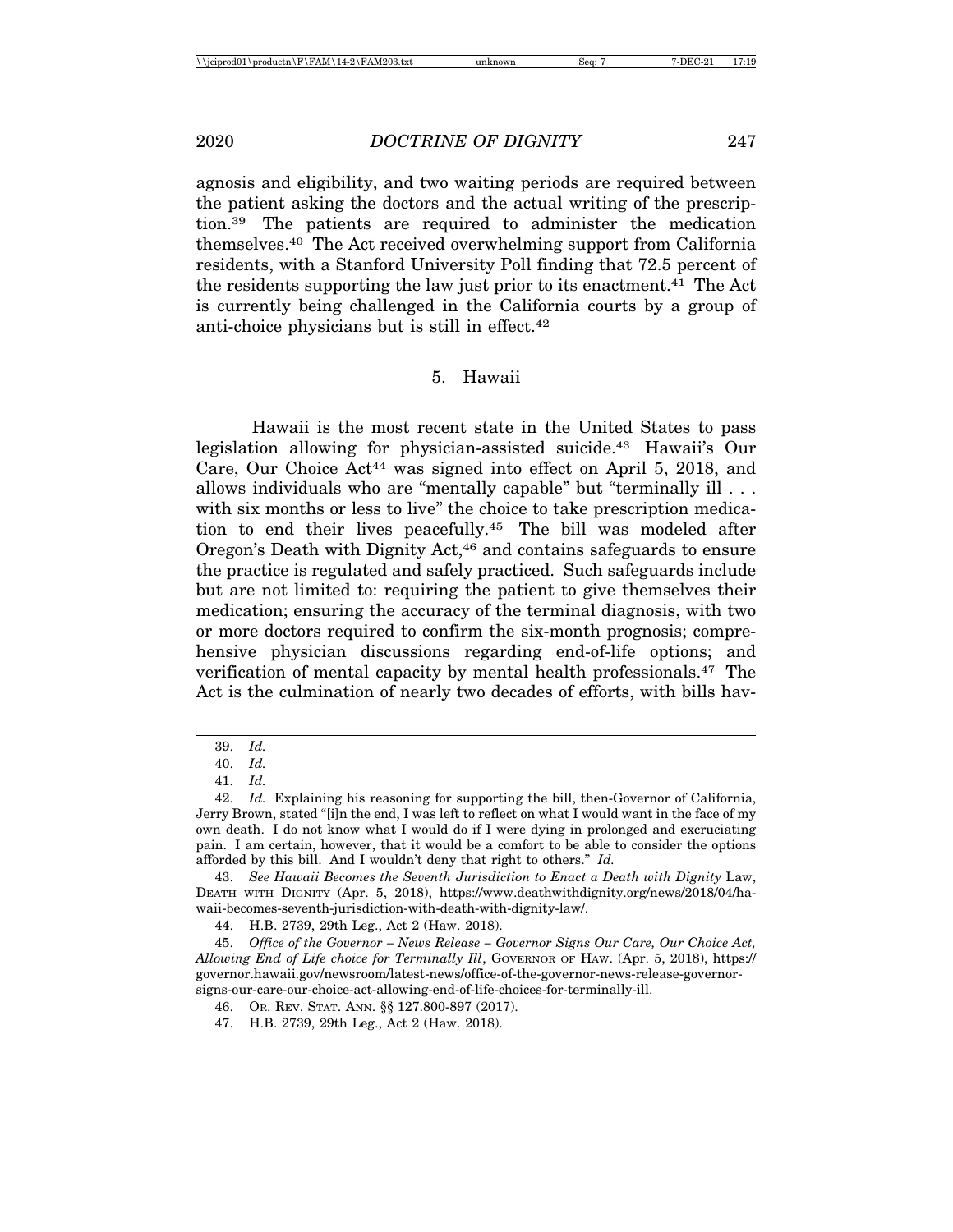ing been proposed and considered almost yearly since 1999.48 Physician-assisted dying was a favorable end-of-life option for many Hawaiian residents, with reputable polls from 2015 through 2018 showing between 63% to 80% favorability for the option.49 Our Care, Our Choice Act became effective on January 1, 2019.50

#### *B. Where Physician-Assisted Suicide Stands in Florida*

#### 1. Florida Constitution

The fundamental right to privacy enshrined in the Florida Constitution states that "[e]very natural person has the right to be let alone and free from governmental intrusion into the person's private life."51 This right was approved pursuant to the Privacy Amendment, which passed by a sixty percent vote from Florida voters in 1980.<sup>52</sup> In comparison to the right to privacy under the United States Constitution, which extends only to certain "zones of privacy,"53 the right to privacy under the Florida Constitution is considered broader as it "extends to all aspects of an individual's private life . . . and it ensures that the state cannot intrude into an individual's private life absent a compelling interest."54 However, this fundamental right is not absolute. The courts will weigh governmental intrusions into one's privacy

51. FLA. CONST. art. I, § 23.

<sup>48.</sup> *See Hawaii*, DEATH WITH DIGNITY, https://www.deathwithdignity.org/states/hawaii/ (last visited Mar. 9, 2019).

<sup>49.</sup> *Id.* An October 2015 Stanford University Poll found Hawaiian residents were 76.5% in favor of assisted dying. Vyjeyanthi s. Periyakoil, Helena Kraemer & Eric Neri, *Multi-Ethnic Attitudes Toward Physician-Assisted Death in California and Hawaii*, 19 J. of Palliative Med. 1062 (2016). A 2018 poll by Mason-Dixon Polling & Strategy found 71% of Hawaiian residents in support of an assisted dying bill. Nanea Kalani, Medical-Aid-in-Dying Bill Up for Final Senate Vote, HONOLULU STAR ADVERTISER (Mar. 28, 2018), http:// www.staradvertiser.com/2018/03/28/breaking-news/medical-aid-in-dying-bill-up-for-finalsenate-vote/. In an article covering how the Act is being received by terminally ill Hawaiian residents and its medical professionals, the Hawaii Business Magazine wrote "[e]ven among those with reservations about Our Care, Our Choice, many say they respect the decision of those who want to die, especially those who have thought long and hard about the decision." *Dying is Now a Choice*, HAW. BUS. MAGAZINE (Nov. 6, 2018), https:// www.hawaiibusiness.com/dying-is-now-a-choice/.

<sup>50.</sup> *Hawaii*, *supra* note 48.

<sup>52.</sup> Jon Mills, *Privacy in Florida: Personal Autonomy and* Liberty, AM. CIV. LIBERTIES UNION (Jan. 24, 2018) (available at https://www.aclufl.org/sites/default/files/2018-1- 24\_privacypaper.pdf).

<sup>53.</sup> *See* Roe v. Wade, 410 U.S. 113, 152 (1973).

<sup>54.</sup> *See* Gainesville Woman Care, LLC v. State, 210 So. 3d 1243, 1246 (Fla. 2017); State v. J.P., 907 So. 2d 1101, 1110 (Fla. 2004); Hon. Ben F. Overton & Katherine E. Giddings, *The Right of Privacy in the Age of Technology and the Twenty-First Century: A Need for Protection from Private and Commercial Intrusion*, 25 FLA. ST. U. L. REV. 25, 40–41 (1997).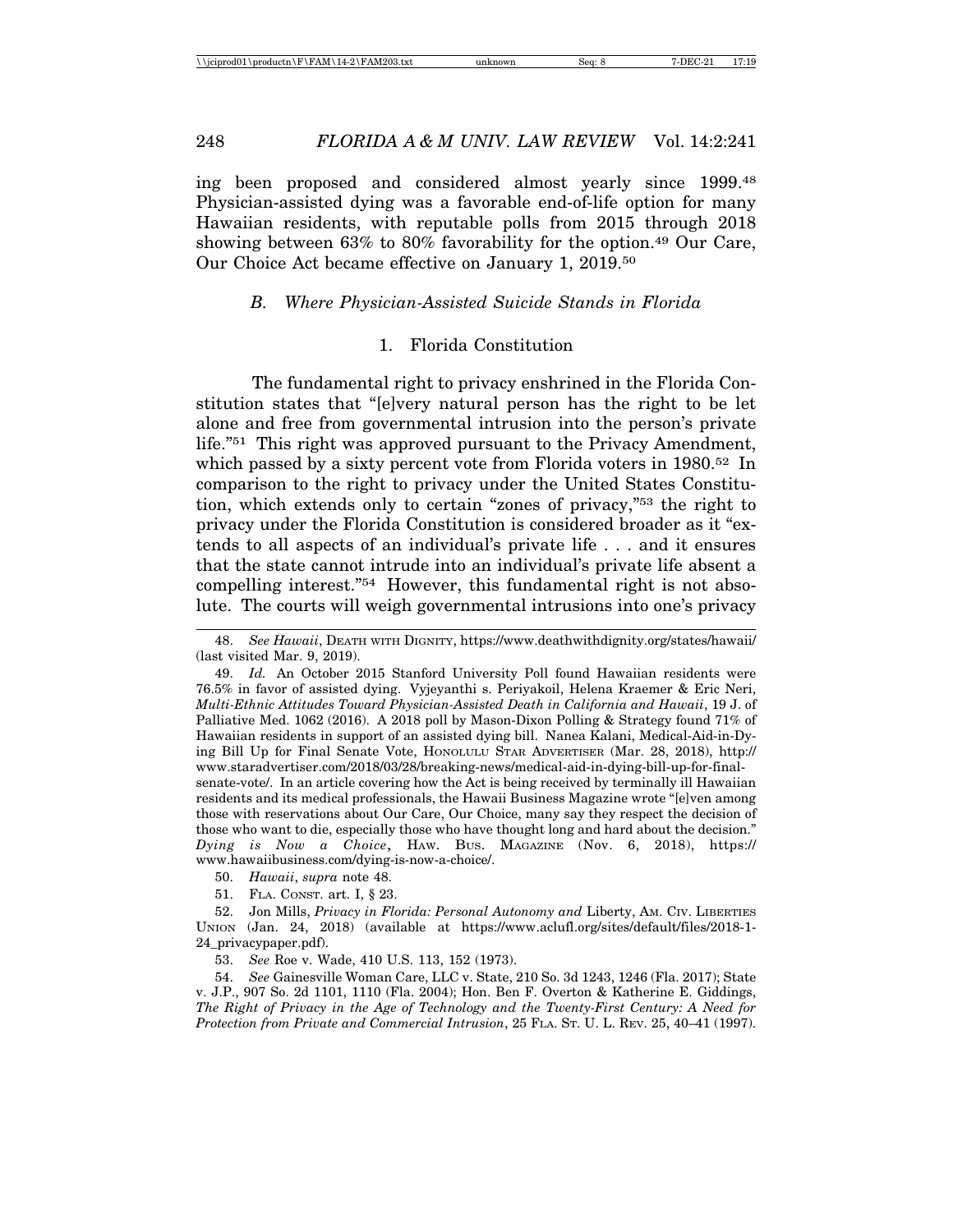with:  $(1)$  the compelling state interest in that intrusion; and  $(2)$ whether the intrusion is the least restrictive means of accomplishing the compelling state interest.55

#### 2. Florida Statutes

Over 150 years ago, Florida added a statute criminalizing physician-assisted suicide. The statute holds that "every person deliberately assisting another in the commission of self-murder shall be guilty of manslaughter, a felony of the second degree."56 In 1992, Florida's civil code also introduced language prohibiting physician-assisted suicide in a house bill related to advance directives.57 The statute states, in pertinent part, that "[n]othing in this chapter shall be construed to condone, authorize, or approve mercy killings or euthanasia, or to permit any affirmative or deliberate act or omission to end life other than to permit the natural process of dying."58 However, consistent with the United States Supreme Court's stance on the right to refuse medical treatment,59 the statute also states that "withholding or withdrawal of life-prolonging procedures from a patient . . . does not, for any purpose, constitute a suicide."60

#### 3. Florida Case Law

In the only case on physician-assisted suicide to ever be heard by the Florida Supreme Court, Florida's assisted-suicide statute was upheld as constitutional under the Due Process Clause<sup>61</sup> and Equal Protection Clause of the Fourteenth Amendment<sup>62</sup>, as well as the Privacy Clause of the Florida Constitution.63 In *Krischer v. McIver*, the

<sup>55.</sup> Mills, *supra* note 52.

<sup>56.</sup> Fla. Stat. § 782.08 (2018).

<sup>57.</sup> Fla. Stat. § 765.309 (2018).

<sup>58.</sup> Fla. Stat. § 765.309(1) (2018).

<sup>59.</sup> *See* Cruzan v. Med. Dir., 497 U.S. 261 (1990).

<sup>60.</sup> Fla. Stat. § 765.309(2) (2018).

<sup>61.</sup> U.S. CONST. amend. 14 § 1.

<sup>62.</sup> *Id.*

<sup>63.</sup> *See Krischer*, 697 So. 2d at 100; *see also* FLA. CONST. art. 1, § 23 ("Every natural person has the right to be let alone and free from governmental intrusion into the person's private life except or otherwise provided herein."). As of 2018, only eleven states, including Florida, have explicit provisions providing the right to privacy for its citizens. *Privacy Protections in State Constitutions*, NAT'L CONFERENCE OF STATE LEGS. (Nov. 7, 2018), http:// www.ncsl.org/research/telecommunications-and-information-technology/privacy-protections-in-state-constitutions.aspx.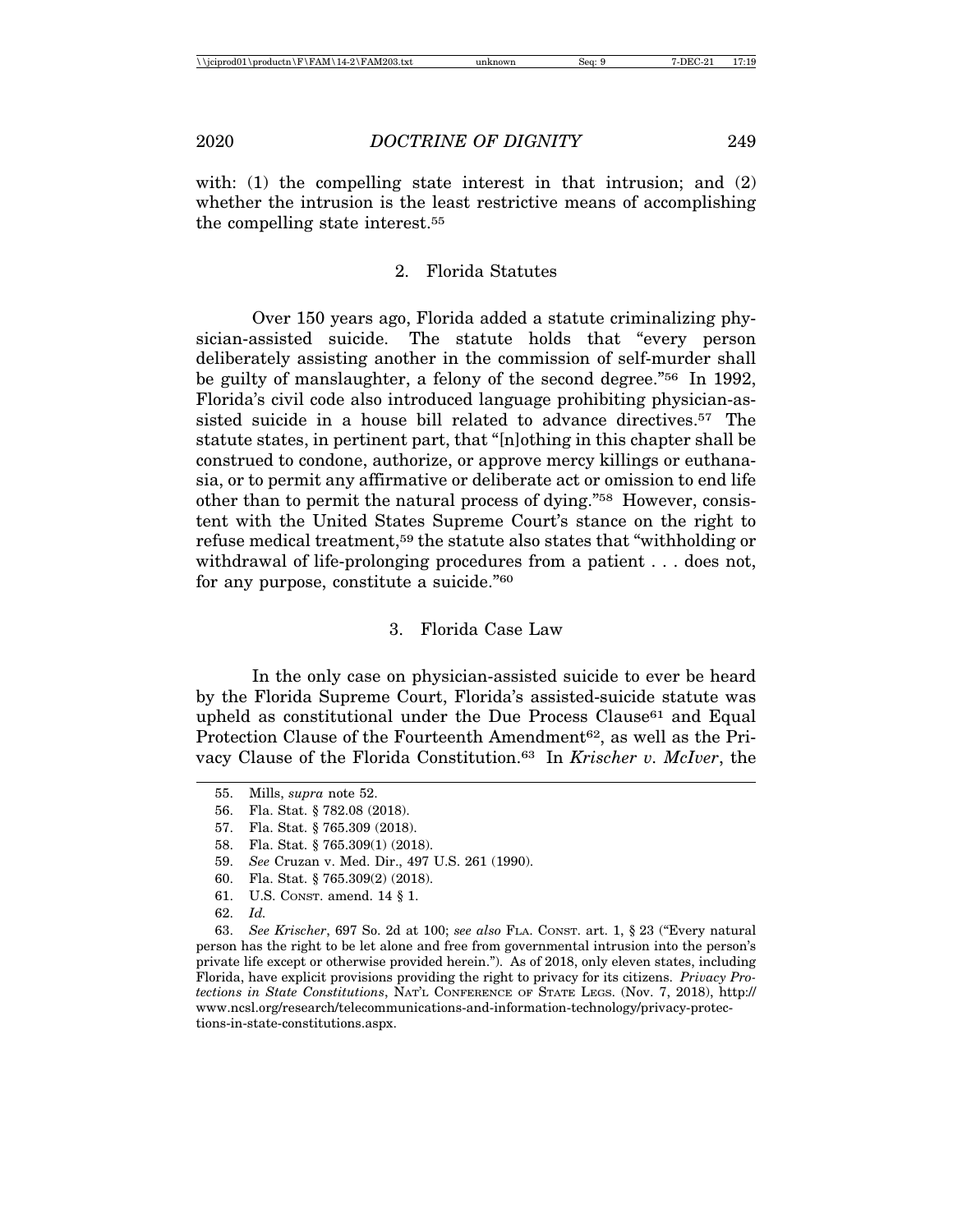plaintiff, Mr. Charles Hall, had AIDS.64 Wishing to end his suffering with the assistance of his physician, but unable to do so based on Florida's prohibition on assisted suicide,<sup>65</sup> Mr. Hall challenged the statute and claimed it violated the Privacy Clause of the Florida Constitution, and the Due Process and Equal Protection Clauses of the Fourteenth Amendment of the United States Constitution.<sup>66</sup> In its analysis, the Court looked at decisions from other states,  $67$  task force reports,  $68$ health care providers stances,<sup>69</sup> and more.

Ultimately, it found several compelling interests (the interest in preserving life, preventing suicide, maintaining the integrity of the medical profession) that it felt outweighed Mr. Hall's wishes to conduct the "affirmative destructive act" of hastening his imminent death.70 The Court thought that "construing the privacy amendment to include assisted right to suicide" could put the Court at risk of assigning itself the "powers to make social policy that as a constitutional matter belong[s] only to the legislature."<sup>71</sup> Interestingly, the Court also stated that it did "not hold that a carefully crafted statute authorizing assisted suicide would be unconstitutional."72

In a lengthy dissent, Justice Kogan disagreed with the majority opinion, emphatically stating that the court was looking at suicide from an antiquated perspective:

The notion of "dying by natural causes" contrasts neatly with the word "suicide," suggesting two categories readily distinguishable from one another. How nice it would be if today's reality were so simple. No doubt there once was a time when, for all practical purposes, the distinction was clear enough to all. But that was a time before today, before technology had crept into medicine, when dying

68. *Krischer*, 697 So. 2d at 11-13.

69. *Id.* at 103 (stating that, as of 1996, the American Medical Association opposed physician-assisted suicide). As of June 2018, this position remains unchanged. *See* Kathleen Fifield, *American Medical Association Votes on Doctor-Assisted Suicide*, AARP (June 12, 2018), https://www.aarp.org/health/conditions-treatments/info-2018/physician-assisted-suicide-terminally-ill.html.

72. *Id.*

<sup>64.</sup> *Krischer*, 697 So. 2d at 99. The Court also acknowledged that Mr. Hall "was in obviously deteriorating health, clearly suffering, and terminally ill." *Id.*

<sup>65.</sup> Fla. Stat. § 782.08.

<sup>66.</sup> *Krischer*, 697 So. 2d at 99.

<sup>67.</sup> Donaldson v. Lungren, 2 Cal. App. 4th 1614, 1622 (Cal. Ct. App. 1992) (holding that assisted suicide is not a right protected under the California privacy provision because "[i]n such a case, the state has a legitimate competing interest in protecting society against abuses . . . more significant than merely the abstract interest in preserving life no matter what the quality of that life is . . . it is the interest of the state to maintain social order.").

<sup>70.</sup> *Krischer*, 697 So. 2d at 103.

<sup>71.</sup> *Id.* at 104.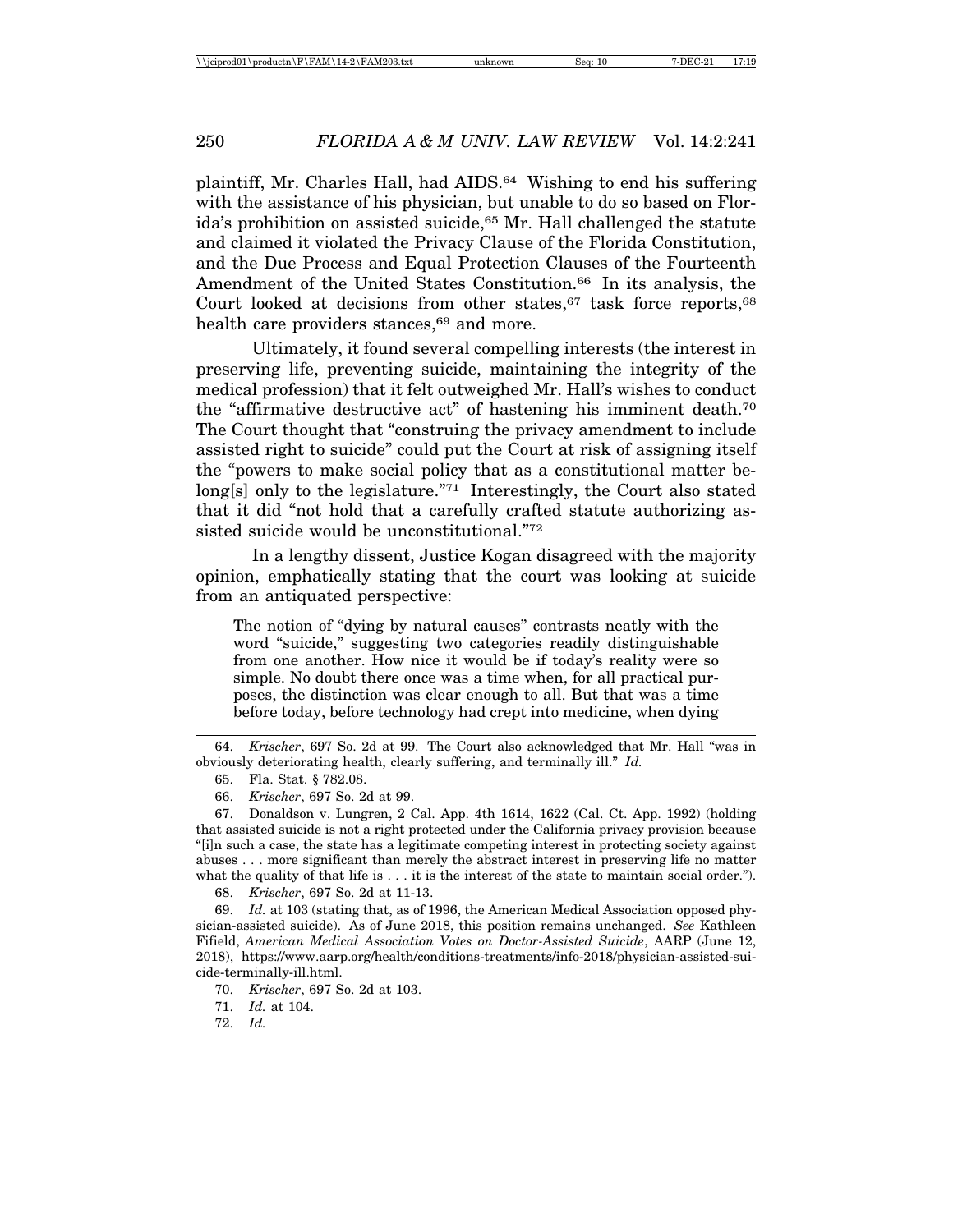was a far more inexorable process. Medicine now has pulled the aperture separating life and death far enough apart to expose a limbo unthinkable fifty years ago, for which the law has no easy description. *Dying no longer falls into the neat categories our ancestors knew. In today's world, we demean the hard reality of terminal illness to say otherwise . . .*

*I cannot in good conscience say that the state's interest is compelling, given the fact that Mr. Hall's life no longer can be saved. Here, the state is vouchsafing nothing but indignity and suffering – hardly 'compelling' interests.* I further believe that the rule established by the majority is not merely unworkable but rests on concerns of an era that, however much we may regret it, no longer exists. A sharp dividing line once separated life from death. Today there stretches a chasm of ambiguities.73

To Justice Kogan, the right of privacy necessarily attaches upon receiving a terminal diagnosis based on the imminence of death and the traditional privacy society affords those facing death."74 The dissenting Justice also did not agree with the majority's statement that the issue of physician-assisted suicide was one best left for the legislature.75 To do so "ignores fundamental tenets of our law," as "constitutional rights must be enforced by courts . . . and privacy in particular must be enforced *even against majoritarian sentiment*."76

- II. JUSTICE KENNEDY'S "DOCTRINE OF DIGNITY"
- *A.* Washington v. Glucksberg *and* Obergefell v. Hodges

*Washington v. Glucksberg* was a case heard by the United States Supreme Court in 1997.77 The Washington state statute that was challenged in that case made it a felony for individuals to knowingly cause or aide another person to attempt suicide.78 Terminally ill patients and their physicians brought suit against the state, arguing

<sup>73.</sup> *Id.* at 109 (Kogan, J., dissenting) (emphasis added).

<sup>74.</sup> *Id.* ("What possible interest does society have in saving life when there is nothing of life to save but a final convulsion of agony? The state has no business in this arena. Terminal illness is not a portrait in blacks and whites, but unending shades of gray, involving the most profound of personal, moral, and religious questions.").

<sup>75.</sup> *Id.*

<sup>76.</sup> *Krischer*, 697 So. 2d at 109 (emphasis added) ("The overarching purpose of the Florida Declaration of Rights along with its privacy provision is to 'protect each individual within our borders from the unjust encroachment of state authority—from whatever official source—into his or her life.'") (citing Traylor v. State, 596 So. 2d 957, 963 (Fla. 1992)).

<sup>77.</sup> *See Glucksberg*, 521 U.S. at 705-36.

<sup>78.</sup> *Id.* at 705-07.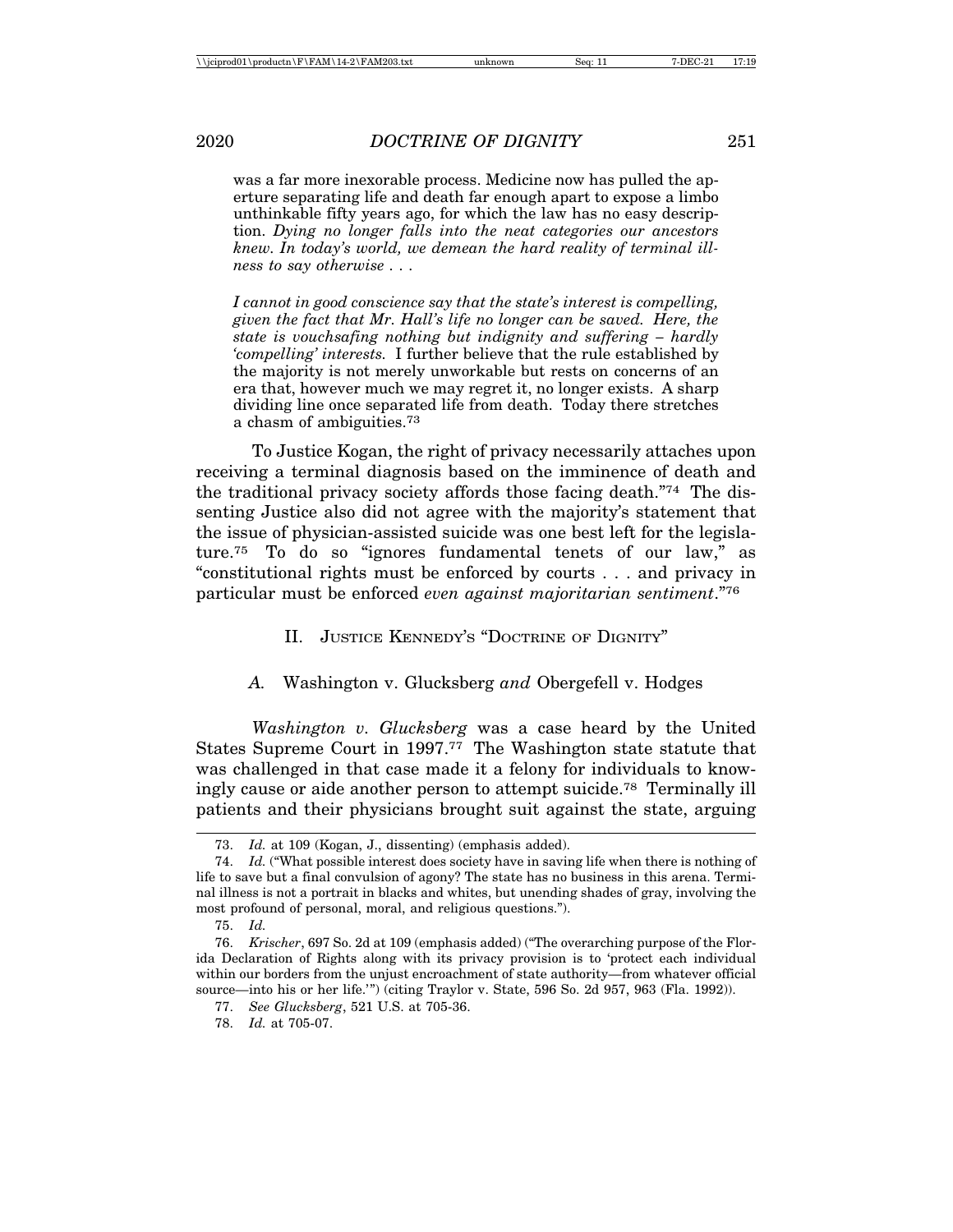that the statute violated patients' liberty interests under the Fourteenth Amendment of the United States Constitution.79 In an opinion drafted by Justice Rehnquist, the Court held that the right "to assistance in committing suicide is not a fundamental liberty interest protected by the Due Process Clause."80 The Court refused to use substantive due process analysis for this asserted "right" because, the Court stated, it reserves such analysis for "those fundamental rights and liberties which are, objectively, *deeply rooted in this Nation's history and tradition.*"81

Almost twenty years later, the Court's analysis in *Obergefell v. Hodges*82 has created serious questions about whether the due process analysis of *Glucksberg* should still be applicable, particularly for physician-assisted suicide.83 In *Obergefell*, several same-sex couples brought suit challenging the constitutionality of statutes that defined marriage as between a man and a woman in Michigan, Kentucky, and Ohio.84 The Court held that, under the Due Process Clause and the Equal Protection clauses of the Fourteenth Amendment, same-sex couples had the fundamental right to marry.85

In the majority opinion, Justice Kennedy took an expansive view of the fundamental liberties protected by the Fourteenth Amendment Due Process Clause. *Obergefell* held that same-sex marriage was a fundamental right based on the fact that *marriage itself* is deeply rooted in United States history.<sup>86</sup> The fact that same-sex marriage was not specifically recognized or "deeply rooted" in the tradition of the United States was non-dispositive.<sup>87</sup> "If rights were defined by who

83. *See* Mark Joseph Stern, *The Liberty to End One's* Life, SLATE (Aug. 19, 2015), https://slate.com/news-and-politics/2015/08/death-with-dignity-and-gay-marriage-libertyarguments-support-physician-assisted-suicide.html (noting that the *Glucksberg* opinion, written by Justice Sandra Day O'Connor, was "a paradoxical ruling that . . . stood on extremely shaky constitutional grounds," and that the Court's ruling in *Obergefell* "seriously dented the validity of *Glucksberg* by replacing its crabbed logic with a more modern, expansive definition of 'liberty.'").

84. *Obergefell*, 135 S. Ct. at 2593.

85. *Id.* at 2604-05.

86. *Id.* at 2599 ("the right to personal choice regarding marriage is inherent in the concept of individual autonomy . . . There is dignity in the bond between two men or two women who seek to marry and, in their autonomy, to make such profound choices.").

87. *Id.* at 2602 ("The right to marry is fundamental as a matter of history and tradition, but rights come not from ancient sources alone. They rise, too, from a better-informed understanding of how constitutional imperatives define a liberty that remains urgent in our own era."); *see also Glucksberg*, 521 U.S. at 721.

<sup>79.</sup> *Id.* at 708.

<sup>80.</sup> *Id.* at 728.

<sup>81.</sup> *Id.* at 720-21 (emphasis added).

<sup>82.</sup> See *Obergefell*, 135 S. Ct. at 2593-2608.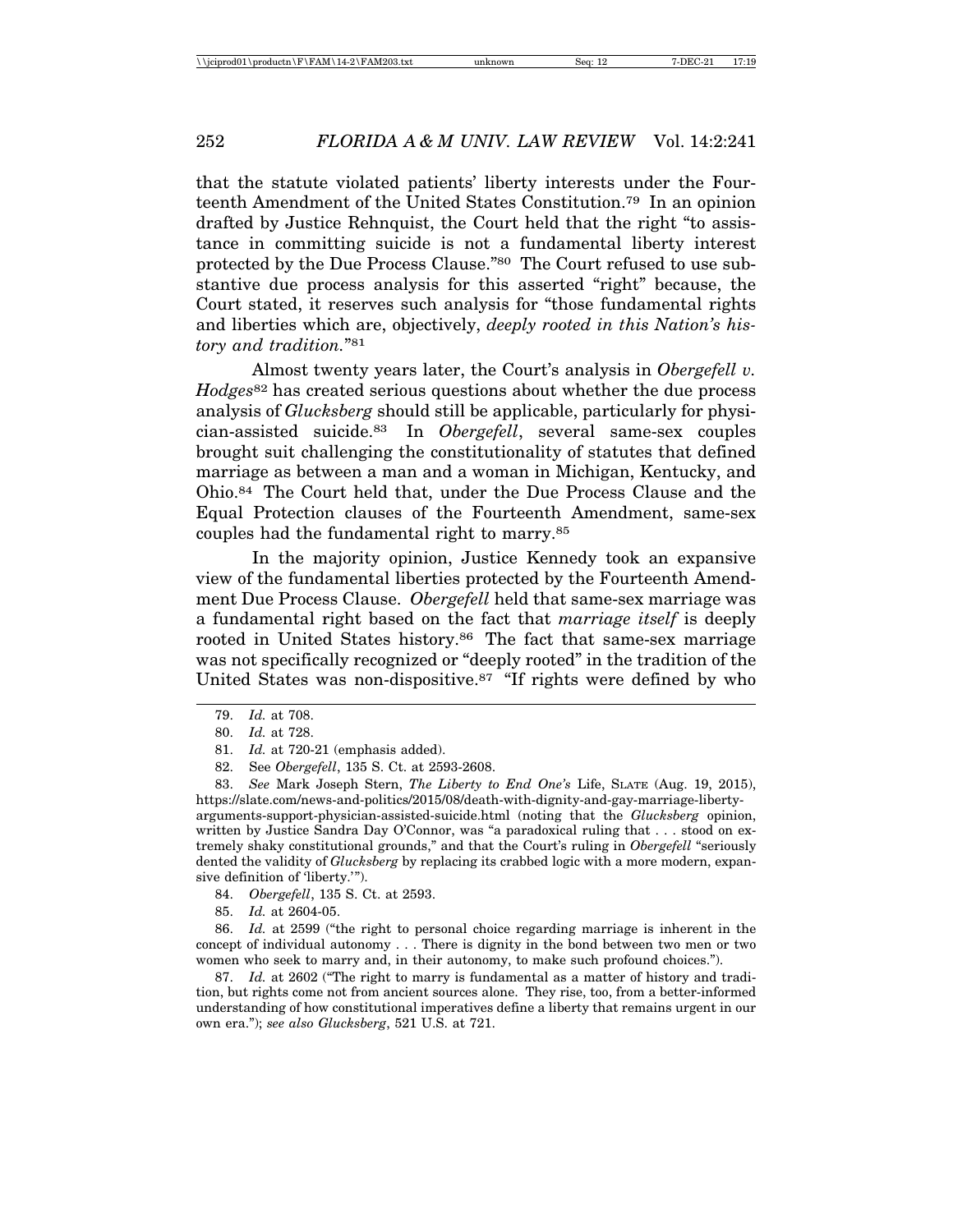exercised them in the past, then received practices could serve as their own continued justification and new groups could not invoke rights once denied," Justice Kennedy reasoned.<sup>88</sup> "The limitation of marriage to opposite-sex couples may long have seemed natural and just," Justice Kennedy noted, "but its inconsistency with the central meaning of the fundamental right to marry is now manifest."89 The right to privacy, as defined by Justice Kennedy, extends to "certain personal choices central to individual dignity and autonomy."90 Additionally, the opinion sets forth the proposition that it is the province of the judicial system to address fundamental rights such as those related to personal autonomy – not the legislative system. $91$ 

In dissent, Chief Justice Roberts found the majority opinion to veer too far out of the realm of *Glucksberg*'s "careful approach" to fundamental rights using history and tradition.92 To Chief Justice Roberts, *Glucksberg* was the "leading modern case setting the bounds of substantive due process."93 The Chief Justice even went as far as to say that Justice Kennedy's majority opinion "requires it to *effectively overrule Glucksberg*," particularly since same-sex marriage is not part of history and tradition.94

#### 1. *Obergefell's* unexpected implications for Glucksberg

In the fallout since *Obergefell*, many have analyzed Justice Kennedy's opinion, and Chief Justice Roberts's dissent, and taken note of its implications on substantive due process analysis.95 In addition, many have taken note of Justice Kennedy's emphasis on dignity as inherent to the right to privacy; interestingly, Justice Kennedy's opinions addressing the right to privacy all have the so-called "doctrine of dig-

93. *Id.*

95. *See* Stern, *supra* note 83 ("Chief Justice John Roberts accused the *Obergefell* majority of 'effectively overruling' *Glucksbert* –as though that's a bad thing."); *see also* Richard S. Myers, Obergefell *and the Future of Substantive Due Process*, 14 Ave Maria L. Rev. 54, 64 (2016) ("*Obergefell* seems to be an effort to cement the Court's broad approach to substantive due process. The Court's analysis is unconstrained by history or a careful description of the assert right or even an assessment of emerging trends.").

<sup>88.</sup> *Obergefell*, 135 S. Ct. at 2602.

<sup>89.</sup> *Id.* at 2590.

<sup>90.</sup> *Id.* at 2597.

<sup>91.</sup> *Id.* at 2606 ("fundamental rights may not be submitted to a vote; they depend on the outcome of no elections") (quoting West Virginia Bd. of Ed. v. Barnette, 319 U.S. 624, 638 (1943)).

<sup>92.</sup> *Id.* at 2620-21 (Roberts, Chief J. dissenting).

<sup>94.</sup> *Obergefell*, 135 S. Ct. at 2621-23 (emphasis added).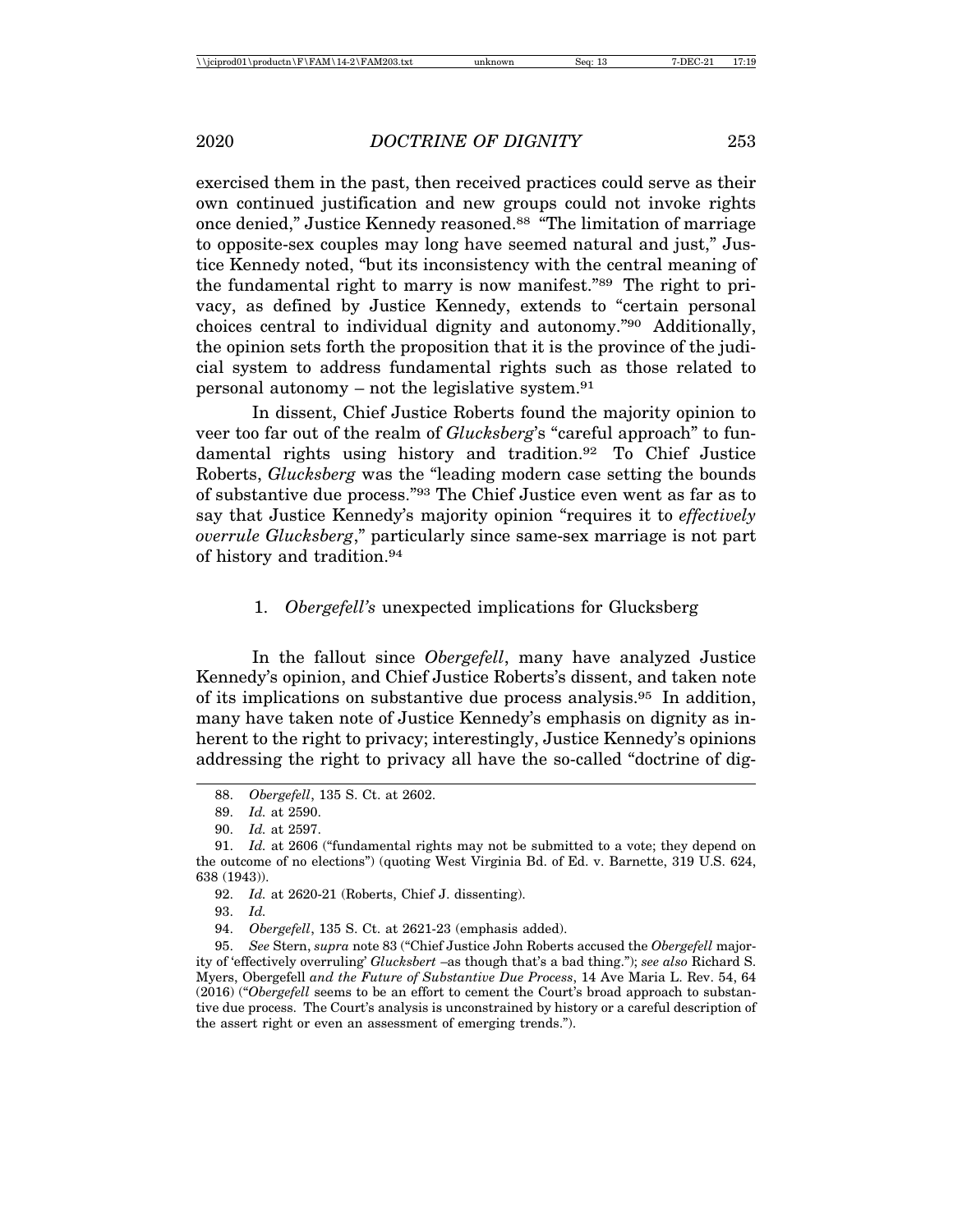nity" threaded through them.96 Putting the pieces together, if *Obergefell* implicitly overrules *Glucksberg*, then the argument for physician-assisted suicide has been given new life.<sup>97</sup>

# III. FLORIDA'S BAN ON PHYSICIAN-ASSISTED SUICIDE POST-**OBERGEFELL**

In Florida, the conversation surrounding physician-assisted suicide is mounting.98 Physician-assisted suicide has historically been considered morally unacceptable, but a Gallup poll conducted in 2015 found that over sixty percent of Americans agree that terminally ill patients should have the option of having his or her physician assist them in ending their life.99 In 2018, approximately twenty-five states considered physician-assisted suicide legislation,100 and New Mexico recently heard a constitutional challenge to its ban on physician-assisted suicide using the precedent from *Obergefell*.101 Though the court in New Mexico declined to find any constitutional violations in its state statute, the developments are a promising and insightful shift from the

<sup>96.</sup> Jeffrey Rosen, *The Dangers of a Constitutional 'Right to Dignity'*, ATLANTIC (Apr. 29, 2015), https://www.theatlantic.com/politics/archive/2015/04/the-dangerous-doctrine-ofdignity/391796 (noting that Justice Kennedy has referred to "dignity" in cases ranging from partial-birth abortions to prisons,"); Laurence H. Tribe, *Equal Dignity: Speaking Its Name*, 129 HARV. L. REV. F. 16, 21 (2015) ("For nearly twenty-five years, Justice Kennedy has been pushing 'dignity' closers to the center of American constitutional law and discourse"); Liz Halloran, *Explaining Justice Kennedy: The Dignity Factor*, NAT'L PUB. RADIO (June 28, 2013), https://www.npr.org/sections/thetwo-way/2013/06/27/196280855/explaining-justicekennedy-the-d.ignity-factor (describing dignity as a "concept" that Justice Kennedy began referring to has far back at his Senate confirmation hearing for the Supreme Court).

<sup>97.</sup> *See* Stern, *supra* note 83; Myers, *supra* note 95, Saenz, *supra* note 26; *see also* Susan Stefan, What Does Assisted Suicide Have to Do with Gay Marriage?, OXFORD UNIV. PRESS BLOG (June 30, 2016), https://blog.oup.com/2016/06/assisted-suicide-gay-marriageconstitutional-rights/.

<sup>98.</sup> *See Florida Should Pursue 'Death with Dignity'*, S. FLA. SUN SENTINEL (Oct. 12, 2015); https://www.sun-sentinel.com/opinion/editorials/fl-editorial-death-dignity-gs1012- 20151012-story.html; Marvin Newman, *Our State Must Legalize Physician-Assisted Suicide: My Word*, ORLANDO SENTINEL (Oct. 18, 2015), https://www.orlandosentinel.com/ opinion/os-ed-assisted-suicide-myword-101815-20151016-story.html.

<sup>99.</sup> Andrew Dugan, *Once Taboo, Some Behaviors Now More Acceptable in U.S.*, GALLUP (June 1, 2015), https://news.gallup.com/poll/183455/once-taboo-behaviorsacceptable.aspx.

<sup>100.</sup> *Make Death with Dignity an Option in Florida*, FLA. DEATH WITH DIGNITY, Floridadeathwithdignity.org (last visited Mar. 9, 2019).

<sup>101.</sup> Morris v. Brandenburg, 376 P.3d 826, 847-48 (N.M. 2016) (noting that the petitioners in that case "correctly noted that *Obergefell* majority took the *Glucksberg* Court to task . . . because the analysis was inconsistent with how other fundamental rights had been defined by the Court," but that "[d]espite the Court's criticism of itself, we conclude that the *Glucksberg* approach with respect to physician aid in dying is not flawed.").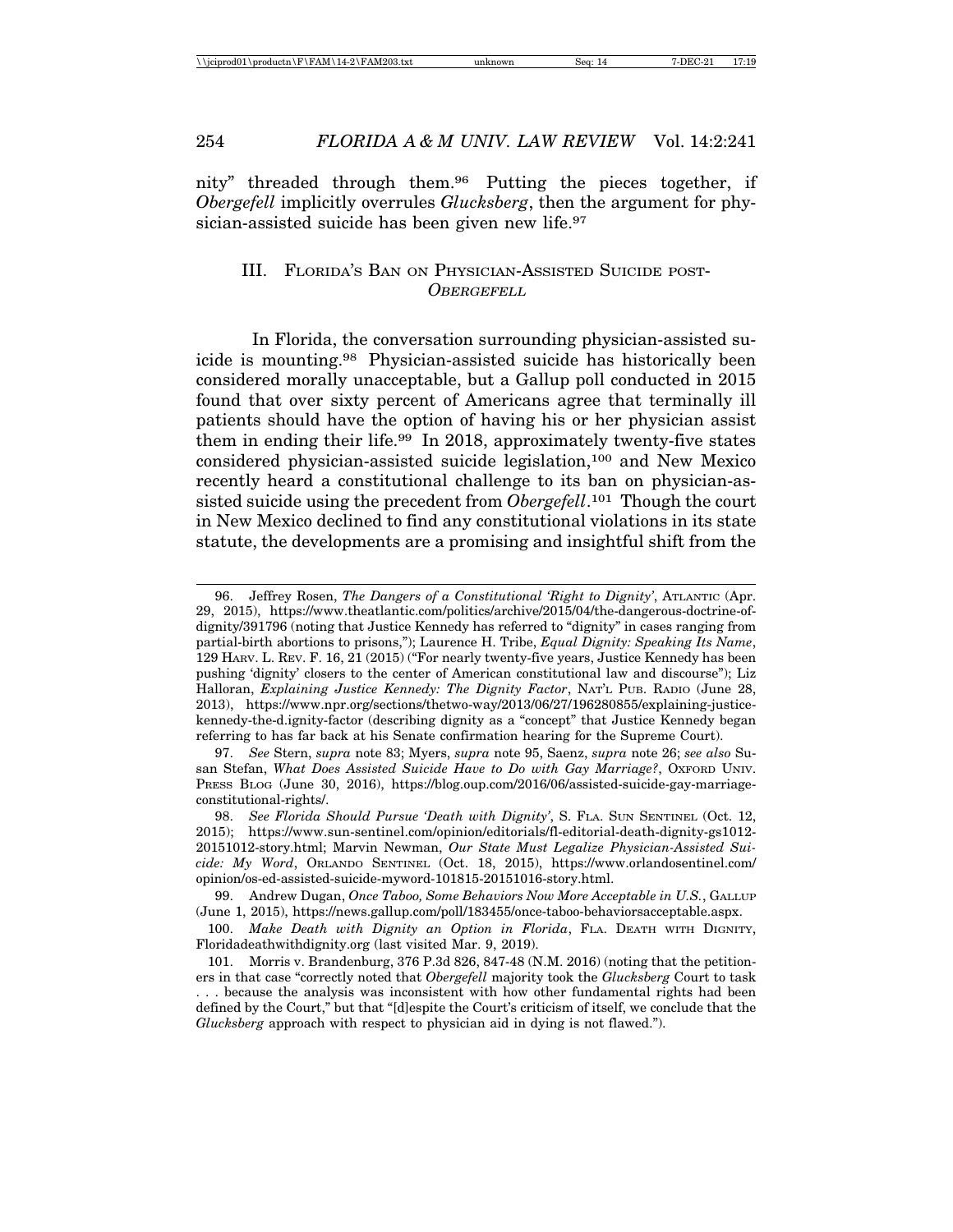judicial stagnancy which has surrounded the issue of physician-assisted suicide for the last twenty years.<sup>102</sup>

In *Krischer*, the Florida Supreme Court relied heavily on the history and tradition analysis of *Glucksberg* in determining that a ban on physician-assisted suicide did not violate a patient's right to privacy. But this analysis is surely flawed in light of *Obergefell's* holding that same-sex marriage is a fundamental right, regardless of its specific roots in history and tradition. If the constitutionality of Florida's statute were challenged again, the Florida Supreme Court would surely have to acknowledge the shift in the due process analysis created by *Obergefell*.

When combined with the plethora of Supreme Court acknowledgment that an individual's dignity is inherent to his or her right to privacy, as Justice Kennedy has conceded again and again, and the great strides society has made in destigmatizing other similarly controversial subjects, the outcome of a case like *Krischer* would surely be different. Put another way, *Obergefell* found that same-sex marriage, though not neatly in line with history and tradition, necessarily entails an individual's dignity. Therefore, it was a right implied under the fundamental rights to privacy and marriage.

Applying this logic, physician-assisted suicide is not in "history and tradition," but it should be implied under the fundamental rights to privacy as it necessarily entails an individual's dignity. Thus, applying Justice Kennedy's doctrine of dignity, the ability to end one's life with dignity should be a substantive right under Florida's constitutional right to privacy. Further, the Florida Supreme Court should not be allowed to "pass the buck," so to speak, on the issue of physicianassisted suicide by stating that the decision on physician-assisted suicide must be left to the legislators, as it essentially did in *Krischer*. How would the Court reconcile this position with Justice Kennedy's statements that the "[n]ation's courts are open to injured individuals who come to vindicate their direct, personal stake in our basic charter."?103 Additionally, it seems that the Court should invite a case on the issue from a policy perspective, considering Florida has the largest prevalence of individuals with HIV, as well as one of the largest per capita population of elderly residents in the nation.104 These residents

<sup>102.</sup> *See id.*

<sup>103.</sup> *Obergefell*, 135 S. Ct. at 2605.

<sup>104.</sup> In a 2003 survey ranking the states by "oldest" in population, Florida ranked number one with 17.6 percent of the Floridian population over the age of 65. Christine L. Himes, *Which U.S. States Are the 'Oldest'?*, POPULATION REFERENCE BUREAU (Apr. 3, 2003), https:// www.prb.org/whichusstatesaretheoldest/.